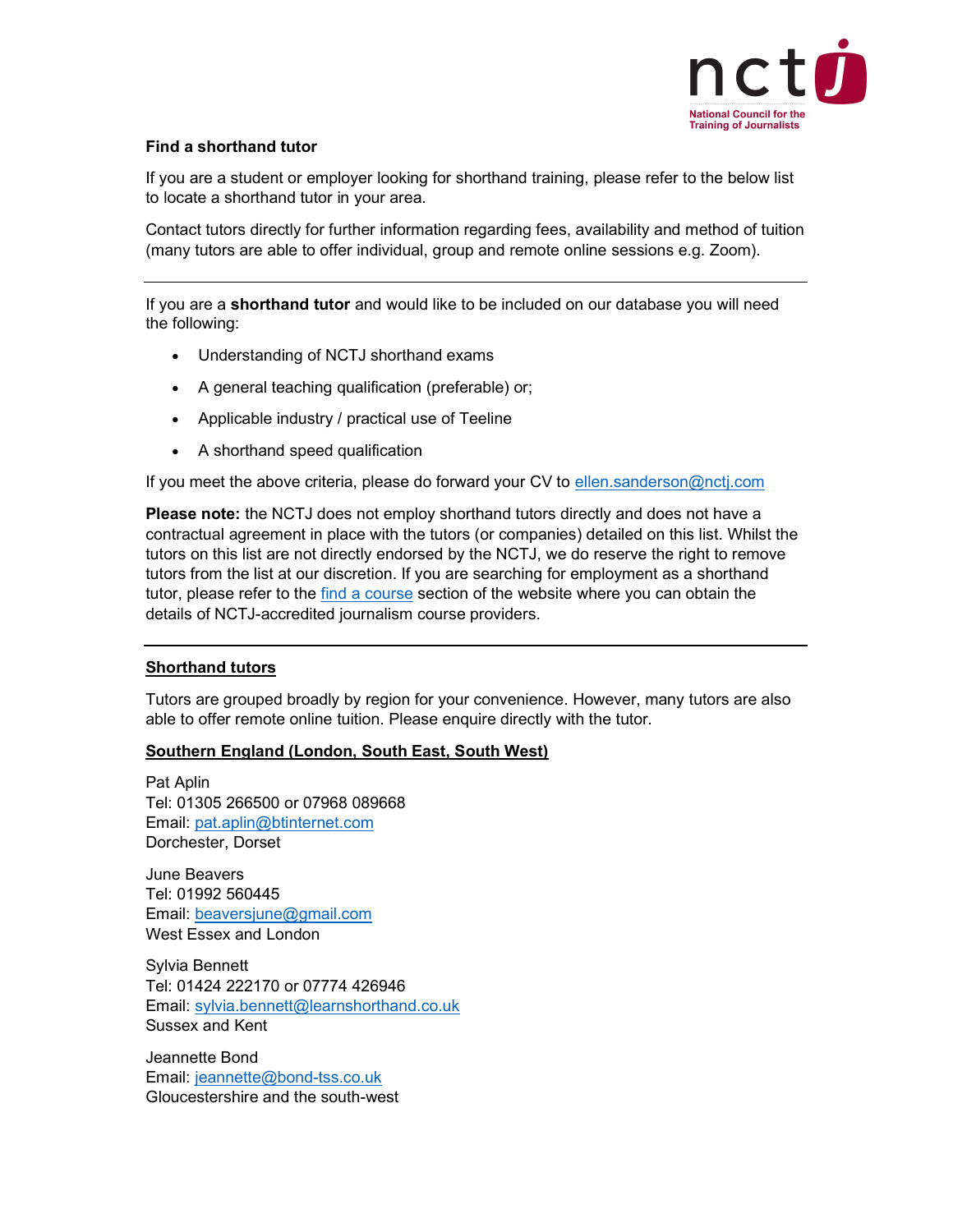

Sarah Booker-Lewis Tel: 01273 693154 or 07968 563928 Email: sb\_lewis@icloud.com Sussex and West Kent

Christine Burns Tel: 07910 294586 Email: chris.burns12@btinternet.com South-East Cornwall, South and Mid Devon

Angela Catto Tel: 07785 788156 or 0208 876 2877 Email: angela\_catto@hotmail.com London and south west

Kate Charles Tel: 0208 543 9186 or 07964 342133 Email: ccharles10@aol.com London zone 1-3 and Surrey

Sue Hackett Tel: 07881 524015 Email: susanehackett@gmail.com Hampshire, Dorset, Devon, Wiltshire, West Sussex, Online courses available

Joan Hooper Tel: 07974 673380 Email: ljoan@btinternet.com Cornwall, Plymouth and surrounding area

Daphne Little Tel: 01380 860296 Email: little2000@totalserve.co.uk Wiltshire and parts of Somerset

Jenny Locke Tel: 01992 468610 or 07709 741536 Email: jenny.locke@btinternet.com Hertfordshire and Essex

Nicki Jones Tel: 01903 879525 Email: nicki@jonesukltd.co.uk Sussex

Yohannes Lowe Tel: 07788 660 583 Email: yohanneslowe73@gmail.com London (all zones). Online sessions also available.

Ruth Lumley Tel: 07545 537 681 Email: ruth.lumley@gmail.com Brighton & Hove, East and West Sussex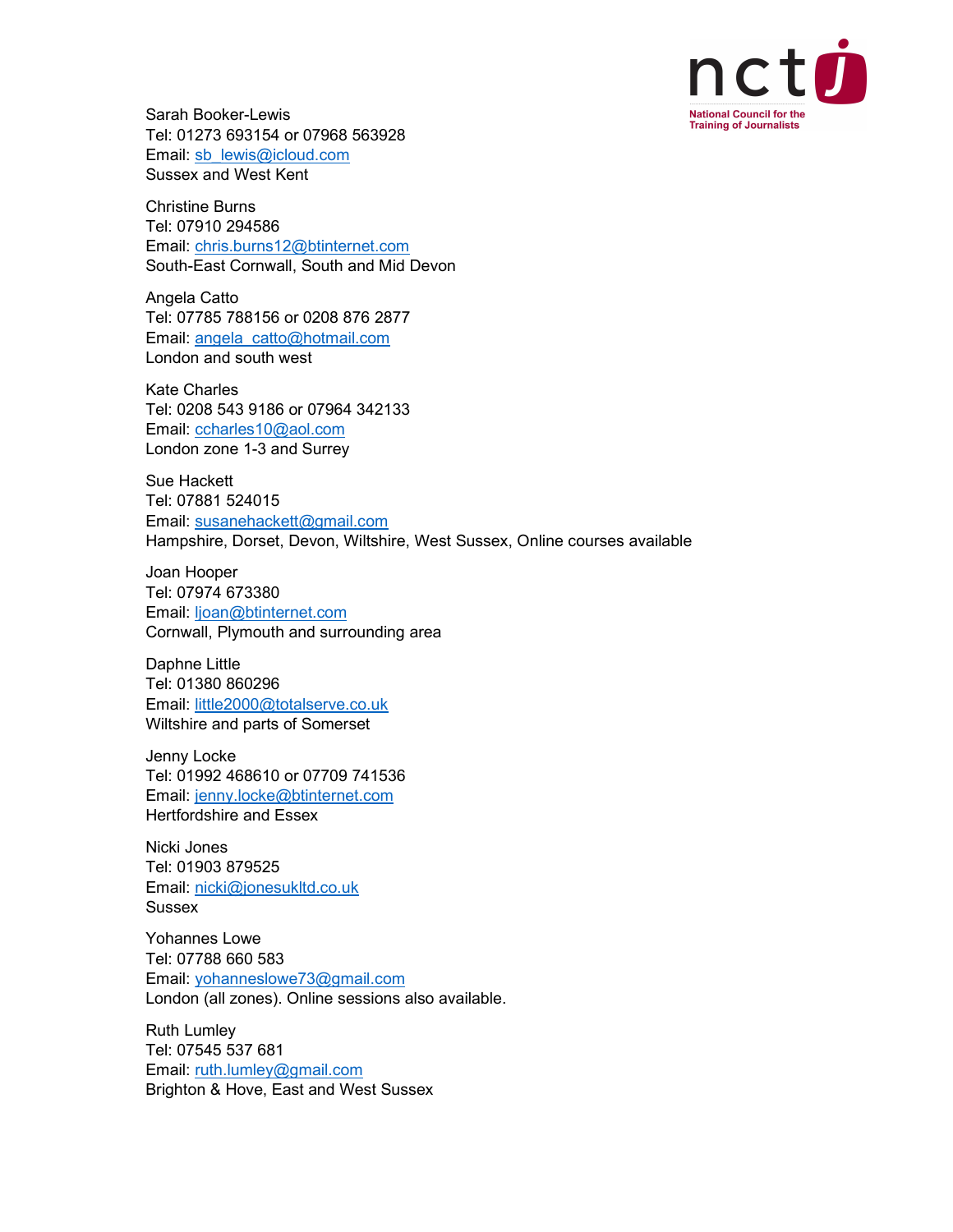

Mary Marc-Peterkin Tel: 0208 508 3294 Email: dollina@btinternet.com Up to Zone 1, within easy travelling by bus/underground train

Cherry Mattey Tel: 0208 669 9794 Email: cmattey@yahoo.co.uk London, Surrey, Kent and Sussex

Fran McElhone Tel: 07905 125822 Email: franmcelhone@gmail.com East Devon – may be able to travel, please contact tutor for further details

Lizzy Millar Tel: 07758646186 Email: lizzy@shorthandtraining.co.uk London zones 1-3 and via online webinar.

Charlie Moloney Tel: 07901 850 319 Email: charlie@charliemoloney.com Berkshire, Bucks, Oxfordshire and Surrey. Remote tuition available.

Jane Murphy Tel: 01634 615810 or 07752 537205 Email: jmurphytraining@aol.com London, Kent, Essex/Surrey – close to the M25

Sue Norcross Tel: 01326 573628 Email: sue.norcross@cornwall.ac.uk West Cornwall – Camborne, Redruth, Penzance, Falmouth and Helston

Pyone O'Brien Tel: 0771 4337881 Email: pyoneobrien@gmail.com Central London, Greater London and Surrey. Also runs weekend courses in Richmond and Hammersmith

Tracey Schapira Tel: 07956 255 102 Email: tracey.schapira@sky.com North London, Central London, Hertfordshire

Bill Shaw Tel: 07726 580093 Email: bill@billshaw.plus.com London, able to travel a reasonable distance

Marilyn Somers Tel: 01273 833987 Email: marilyn.somers@virgin.net London, Sussex and Surrey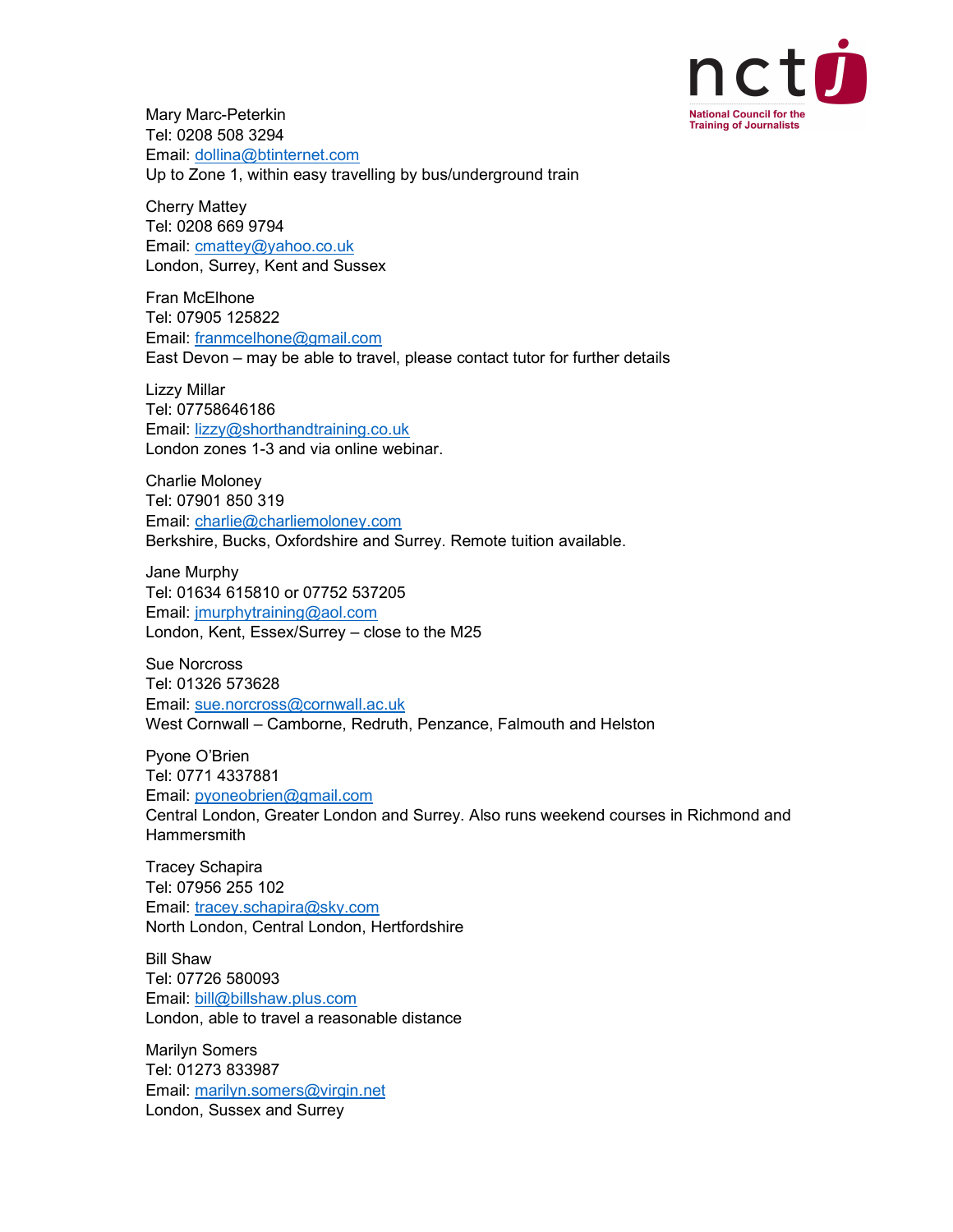

Richard Ward Tel: 020 3561 9770 or 07717 341006 Email: gemini65@sky.com London

Rosalie Watts Tel: 07508 340051 Email: rosalieswatts@gmail.com London zones 1-3

## Central England

Sarah Brown Tel: 01553 767088 or 07984 047259 Email: Sarah.ibbetsonbrown@outlook.com Norfolk, Suffolk and Cambridgeshire. Online tutorials via Zoom also offered.

Mary Boothroyd Tel: 01572 756097 or 07919 100853 Email: mary.boothroyd@yahoo.co.uk Approx. 25 mile radius from Oakham, Rutland

Milica Budimir Tel: 07812 183809 Email: milica.1972@yahoo.co.uk Stoke-on-Trent. May travel to Midlands, Derbyshire, Nottinghamshire and North West.

Rona Crocombe Tel: 01295 261638 Email: enquiries@bss.eclipse.co.uk Oxfordshire, Northamptonshire and Warwickshire

Elizabeth Davies Tel: 01536 771512 Email: edavies@tresham.ac.uk Leicester area

Dora Johnson Tel: 0115 848 4188 Email: dora.johnson@ntu.ac.uk Nottingham and surrounding areas

Janette McCutcheon Email: teelineshorthand@gmail.com Gloucester, Cheltenham, Forest of Dean, Ross on Wye, Monmouthshire and surrounding areas. Also offer online sessions via Zoom anywhere in the UK

Rhoda Morrison Tel: 07712 634 813 Email: rhodafmorrison1@gmail.com Suffolk, Cambridgeshire and Norfolk. Online distance tuition also offered.

Janet Poole Tel: 07918 701205 or 01782 396525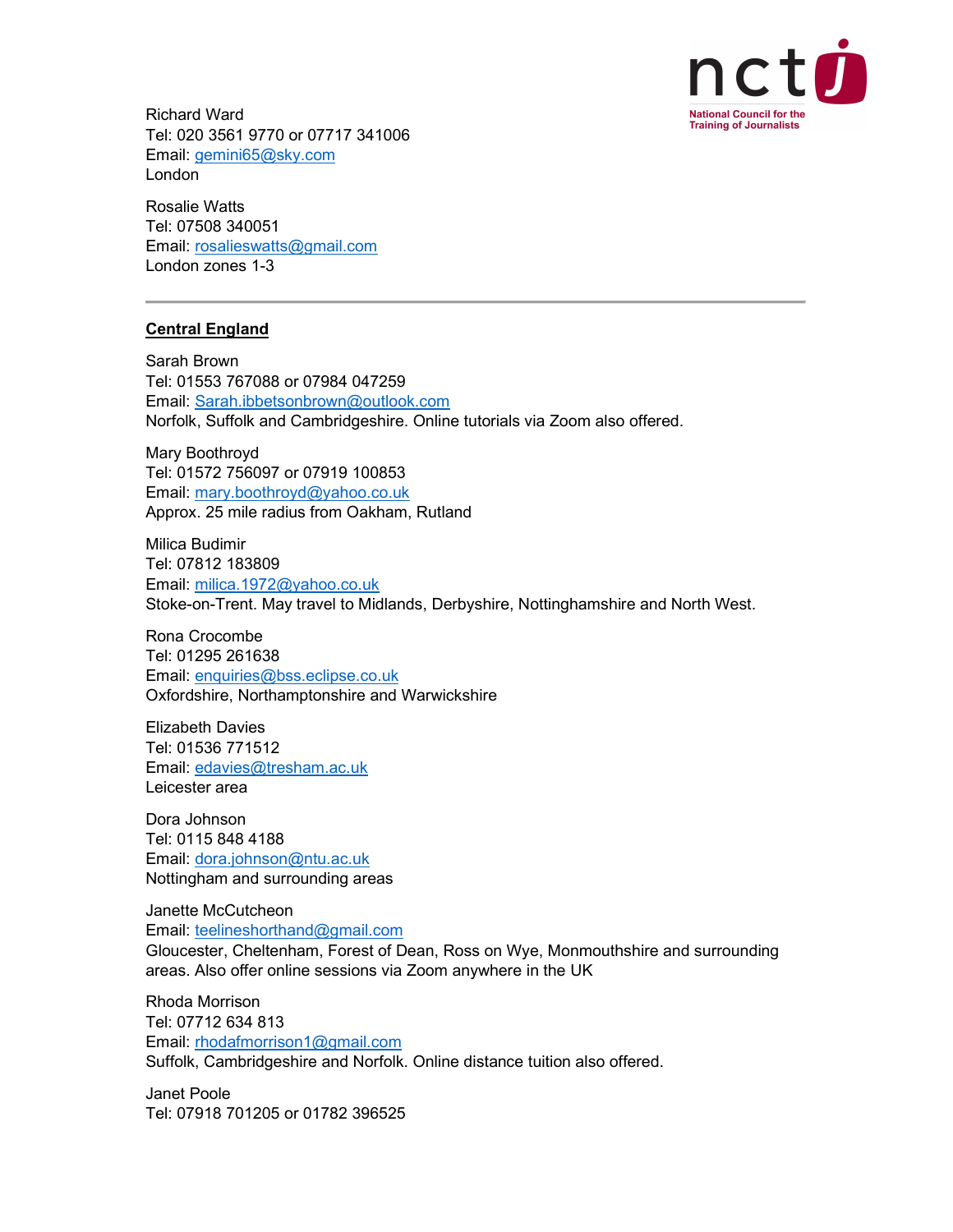

Email: janetpoole2710@gmail.com West Midlands, East Midlands, North West

Joan Ryder Tel: 01384 394228 or 07800 596084 Email: joanryder24@btinternet.com West Midlands, Worcestershire and Shropshire

Jane Shardlow Tel: 07703 101021 Email: janeshardlow@yahoo.co.uk Cambridgeshire, Bedfordshire and Hertfordshire. Can also offer online distance tuition via Zoom

Carol Tookey Tel: 01386 870551 Email: carol@tookey.net Evesham, Worcester, Stratford upon Avon, Redditch, Cheltenham, Birmingham, Solihull

#### Northern England

Christy Jade Biggar Tel: 07821 885695 Email: Christy\_@live.co.uk North West – Wirral/Merseyside. Also online sessions via Zoom.

Janet Bowring Tel: 0114 230 7570 Email: janet6002003@yahoo.co.uk 25 mile radius of Sheffield

Kaye Carl Tel: 01142 366659 Email: furbycarlo@hotmail.co.uk Sheffield - within reasonable travelling distance

Sam Cooper Tel: 07951 072431 Email: sam.cooper90@yahoo.co.uk Online tuition

Sandra Gingell Tel: 01484 684797 Email: tamarisk33@talktalk.net 25 mile radius of Holmfirth, West Yorkshire

Susan Green Tel: 07799 826361 Email: suegr2000@yahoo.co.uk Preston to Wigan area

Gillian Hodgson Email: gillian.hodgson@btopenworld.com South Lakes to Manchester area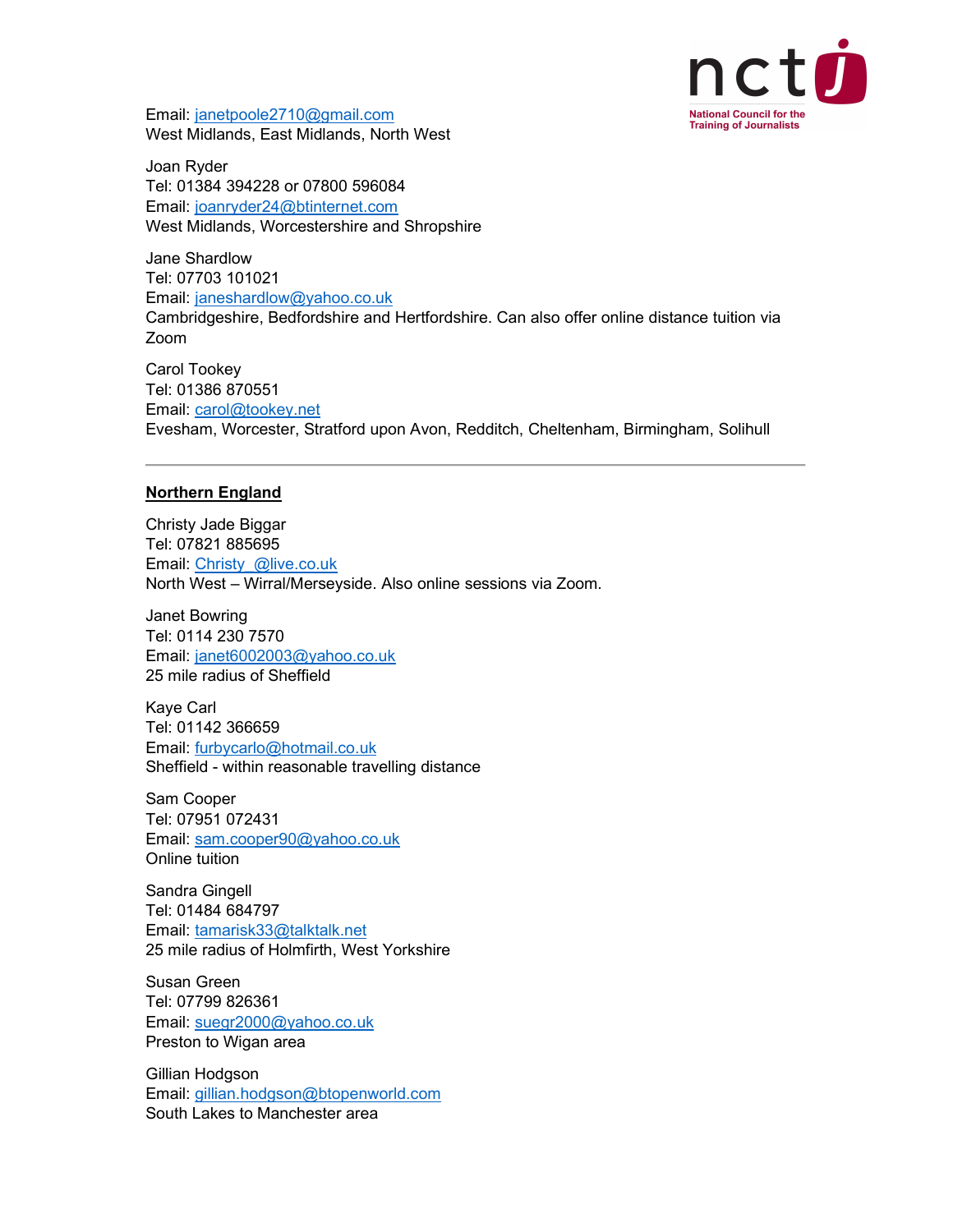

Luke Jarmyn Tel: 07738 686320

Email: lukejarmyn68@hotmail.com

Cumbria and surrounding areas. Willing to travel further and offer online distance tuition on request

Terry Kirton Tel: 01900 815936 Email: terence.kirton@btinternet.com Cumbria

Susan Pickering Tel: 0191 584 6233 Email: susan.pickering6@gmail.com 50 mile radius of Sunderland, including Durham, Tyneside, Teesside, North Yorkshire and Northumberland

Pauline Sandor Tel: 01670 519906 Email: paulinesandor@yahoo.co.uk Northumberland, Newcastle and surrounding areas including Morpeth, Blyth and Ponteland. Willing to travel further on request

Paul Thompson Tel: 01457 859081 or 07751 691129 Email: paulthompson@sky.com Derbyshire's High Peak, Tameside, Greater Manchester and nearby parts of Sheffield and **Cheshire** 

## **Scotland**

Charles Fletcher Tel: 07774 405 279 Email: charles@caledoniamedia.scot Glasgow, Edinburgh, Borders and West of Scotland

Donna MacAllister Tel: 07818 569037 / 01667 451238 Email: donnamacallister@me.com Nairn, Inverness and surrounding areas

Claire McCarthy Tel: 07899 811389 Email: cjmccarthy@hotmail.co.uk Tayside, Fife, Angus and M8 corridor

Janette McCutcheon Email: teelineshorthand@gmail.com Gloucester, Cheltenham, Forest of Dean, Ross on Wye, Monmouthshire and surrounding areas. Also offer online sessions via Zoom anywhere in the UK